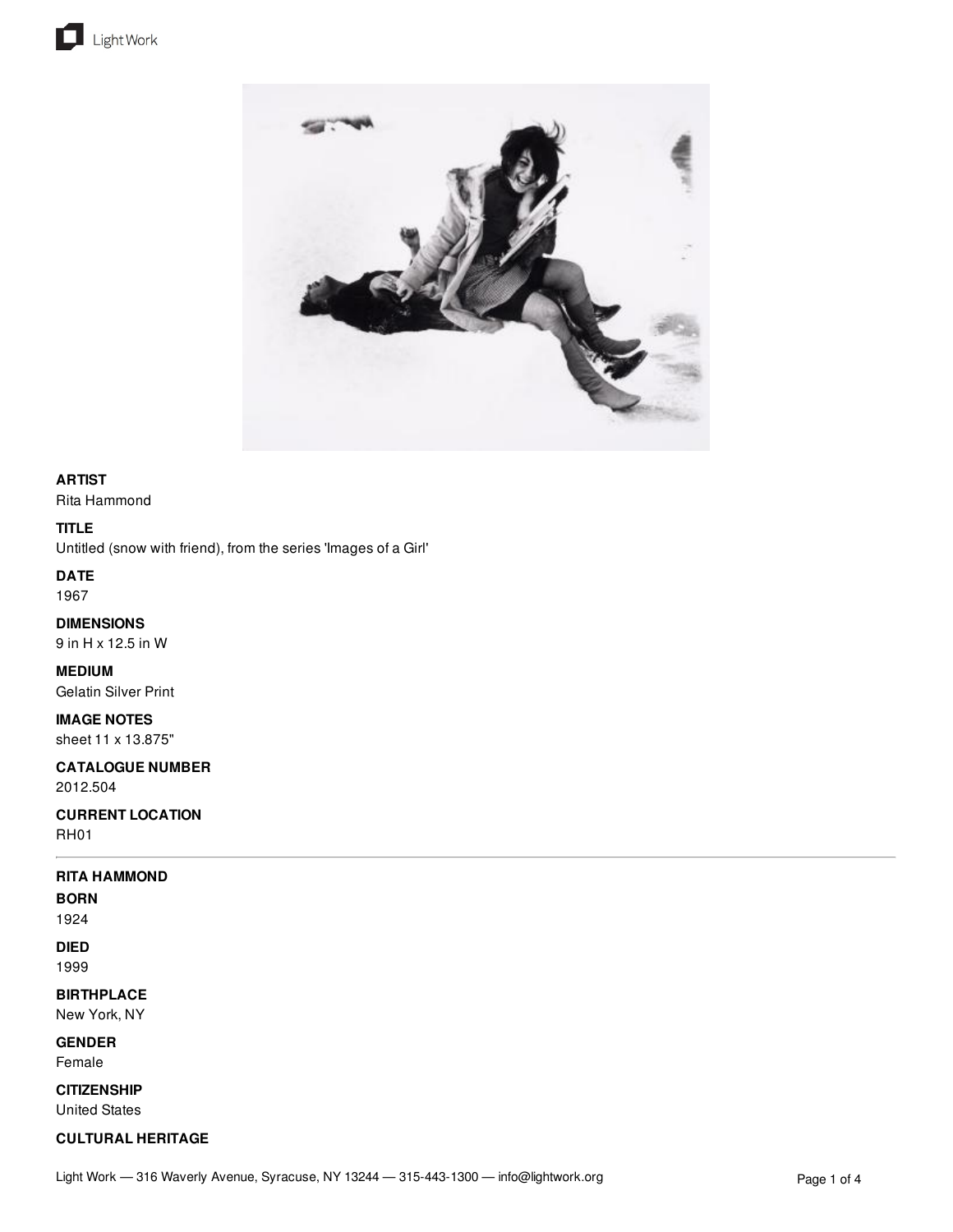

European-American

### **LIGHT WORK RELATIONSHIP**

Light Work Grant, 1976 Light Work Retrospective Exhibition, 1985 Robert B. Menschel Gallery, 1995 Light Work Gallery, 2008 Other, 2008 Light Work assists SU Press in publishing a Hammond Monograph, Images of a Girl, Images of a Woman

### **LIGHT WORK PUBLICATIONS**

Contact Sheet 5 Contact Sheet 102 Menschel Gallery Catalogue 40 Menschel Gallery Catalogue 41 Menschel Gallery Catalogue 39

### **BIOGRAPHY**

'I was born in New York City in 1924. When I was young, my family moved to Saratoga Springs where my mother ran a small hotel. I have spent most of my adult life in Syracuse, New York raising a family. While attending Syracuse University and studying English I saw an exhibit of Harry Callahan's photographs at the Museum of Modern Art in New York City. Shortly after, I decided to become a photographer. I was 38. '

Light Work enjoyed a friendship of many decades with Rita Hammond. She received a Light Work Regional Photographers' Grant in 1976, when she was an instructor of photography at Cazenovia College in Cazenovia, NY. In spring of 1995 she exhibited a group of photographs entitled 'Making Connections' at the Robert B. Menschel Photography Gallery. She died in 1999 and left almost 900 works of art to the Light Work Collection. The massive collection includes silver gelatin prints, collages, and shadow boxes.

In 2003, the book 'A Due Voci: The Photography of Rita Hammond' was published by Syracuse Press, edited by Julie Grossman, Ann M. Ryan, and Kim Waale. And in 2008 Syracuse Press published the book 'Images of a Girl. Images of a Woman,' edited by Gina Murtagh. In September 2008 Light Work featured a panel discussion 'Pastiche, Performance, and Portraiture (and the imponderable hazards of publishing photographs)' with Gina Murtagh, Kim Waale, Ann Ryan, and Julie Grossman in conjunction with two exhibitions of work by Rita Hammond: 'A Due Voci' and 'Images of a Girl, Images of a Woman.' The event celebrated the exhibitions, the book release, and the completion of the accessioning process that makes all works by Hammond searchable online in Light Work's Collection.

### **ESSAYS**

Rita Hammond, a nationally known artist who taught at Cazenovia College from 1975 to 1998, died May 1 in Seattle, less than a month before her 75th birthday. She is survived by her daughter, Deborah, of Rochester; her son, Edward, of Carpenteria, CA., and her ex-husband, Charles, of Cazenovia. Hammond, who won a Light Work Grant, a New York Foundation for the Arts Photography Fellowship and a Diverse Forms Project Grant from the Rockefeller Foundation and the National Endowment for the Arts, participated in many group shows and was awarded a number of solo exhibitions. Her first solo show, 'Images of a Girl,' was at the Dana Arts Center, Colgate University, in 1967. Her series of life-size cut-out figures, 'The Cocktail Party,' was shown at the Everson Museum of Art in 1974; that same year she had a show at the Colby College Art Gallery in Colby, Maine, and two years later, at Light Work Gallery, Syracuse. A retrospective of her work was mounted at Wells College, Aurora, in 1978. A survey called 'Making Connections' featuring her self-portraits in many guises was presented at the Robert B. Menschel Photography Gallery at Syracuse University in 1995. Hammond was a dynamic and greatly admired presence in the Central New York art community, not only as a photographer but as a writer, teacher, arts activist, and a generous friend. Despite her rugged invidualism, she loved to collaborate with other artists. Among them were photographer Lynn Moser, sculptor Kim Waale and photographer Rayburn Beale. It was with Moser, with whom Hammond maintained a deep friendship for more than 30 years, that some of her most significant work was created. Moser was the subject of 'Images of a Girl' and, 20 years later, 'Images of a Woman.' She and Hammond were pictured together in many of the works from those two series. Each summer Hammond would join Moser, who lives in Washington, to work on nature-based photography projects. The rest of the year, they continued their collaboration like Japanese renga poets completing each other's haiku, one would create an image and send it to the other, who would add a further image which would then be completed to form a triptych. 'Our collaboration began as an exploration of personal feelings but has extended out beyond the personal,' Moser wrote for the catalog that accompanied Hammond's exhibition at the Menschel Gallery. 'In spite of the difference of our ages and the difficulties of living on opposite ends of the country we still manage to provide a perpetually rich mix of energy and imagery. We are interdependent but the collaboration has allowed us to experience so much more. . . the connections have made us whole.' Hammond's sense of humor was legendary, and many of her works are filled with puns and ironic associations. In her self-portraits she often dressed as a Commedia dell'arte jester, and in her collages she inserted images of herself into reproductions of famous paintings, holding a pipe and peering over the shoulder of one of Cezanne's 'Card Players,' or sipping through a straw from a bowl in Bellini's 'Feast of the Gods.' In another self-portrait she stands in a corner of her studio beneath the text 'Rita Hammond wore khakis' in a pretend GAP ad. In one of her most poignant triptychs, titled 'They Would Be My Age Now,' she looks out at us just as she is, without costume or artifice, at the age of 70. On the left panel is a 1939 photobooth self-portrait of Anne Frank; on the right panel, a 1957 portrait by Richard Avedon of Marilyn Monroe. Hammond is also known for her remarkable photographs of old houses and inns in resort towns (born in New York City, she grew up in Saratoga Springs, where her mother ran a small hotel). Her architectural photographs were published in the books 'Landmarks' of Madison County and 'Cazenovia, The Story of an Upland Community,' and in many publications, including Camera, Progressive Architecture, The New York Times and the Los Angeles Times. The Central New York art community will celebrate Hammond's life on her birthday May 30 at 5:30 p.m. at Stone Quarry Hill Art Park, Cazenovia, with a loan exhibition of works by the artist in friends' collections and a memorial service. Half of her ashes will be scattered beneath a totem Hammond carved on a wilderness preserve owned by Moser in Port Townsend, WA. The other half will be buried at Stone Quarry Hill marked by Hammond's original Leica, which she bronzed before leaving for Washington. The Rita Hammond Endowment to support visiting artists has been established at Light Work, a non-profit photography organization that runs the Menschel Gallery and maintains an important collection of American photographers. Contributions in her honor may be made to Light Work, 316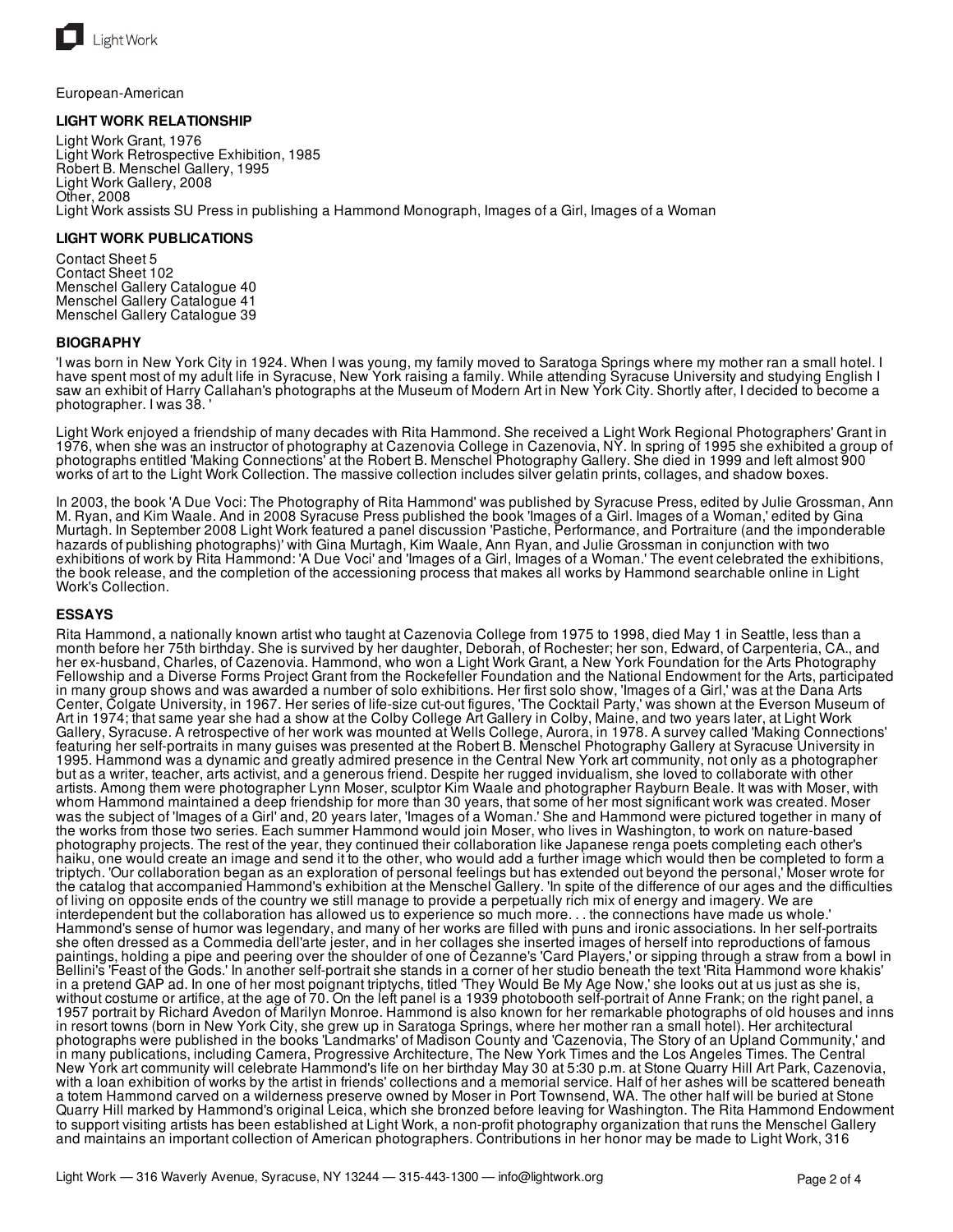

Light Work

Waverly Avenue, Syracuse, NY 13244. Sherry Chayat (c)1999At the time of her passing in 1999, Rita Hammond had long been a valued and beloved member of the Central New York art community. Nowhere was this more true than at Light Work. Shortly after Hammond began making photographs, Community Darkrooms was born. Hammond became a regular presence at the Darkrooms, and she often brought her unique voice and presence to Light Work openings and other events over the years. She was the recipient of a Light Work Grant in Photography, and an exhibition featuring her work, entitled 'Making Connections', was held at the Robert B. Menschel Photography Gallery in 1995. After being diagnosed with cancer, Hammond called Jeffrey Hoone to see what kind of plans could be made to create an archive of her work. Slowly, over the next few months, items started to arrive at Light Work for the creation of this archive. After Hammond's death, friends and fellow artists Kim Waale and Gina Murtagh were instrumental in collecting, organizing, and delivering a large portion of Hammond's work to Light Work. Eventually, almost nine hundred prints, shadow boxes, and other objects formed the basis of the Rita Hammond Collection. It took a number of years to organize, survey, catalog, accession, and finally store the archive. This monumental process was completed in 2008 when we posted a digital record for each item from the collection to the online database available at our website, http://www.lightwork.org/. This resource makes a career's worth of Hammond's art available anytime online to research scholars, museum professionals, artists, friends, and fans. Indeed, she had many. Perhaps her best-known work is 'Images of a Girl/Images of a Woman', a two-part project that spanned twenty years. In 1967, when Hammond was just beginning to work in photography at the young age of forty, Lynn Moser asked Hammond for a portrait sitting. That simple request became a series of portraits that included over 1,000 images. A lifelong friendship developed between the women, and twenty years later, Hammond revisited Moser as a subject in Images of a Woman. Together, the images made over two decades present a comprehensive and loving portrait of Moser and a testament to their enduring relationship. Comparing original prints from both phases of this project shows how a photographic archive can enhance and enrich our understanding of images. Many of the prints from the 1967 phase of the project do not exhibit "proper" photographic technique-dust abounds in corners, burns and dodges leave behind unexplainable areas of smudge, and so on. But unexpectedly, these so-called imperfections only add to the raw power, the tangible excitement emanating from the surface of the paper. Looking at the original prints, you can see so clearly that these images were made at a tempestuous time for both photographer and subject, a time when capturing the magic of Lynn's youth and their early friendship and getting it on paper was all that mattered. Perfect technique be damned. Prints from the second phase of the project in 1987 tend to be more standardized in terms of technique and treatment-the images are more uniform sizes and are printed much more evenly and cleanly. Whether this difference in the prints can be attributed to a change in the photographer's eye or technique, or to a change in the women's friendship (or both) is impossible to tell. But the difference is there, and if nothing else, it heightens the electric vitality of the 1967 prints. It is also an aspect of the work that you appreciate more when you view the prints in person. Of course, not everyone can make an appointment and travel to Syracuse to visit the archive. Our online searchable database is a wonderful help for those just getting to know Hammond's art and our collection in general. Bringing Hammond's materials into the Light Work Collection presented us with many challenges, from the sheer number of items to their variety. We had never cataloged a shadow box with real working light bulb before and were not exactly sure how to go about it. Many issues came up for the first time, such as just how archival is a color Xerox, anyway? Figuring out questions like these was just as much a privilege for Light Work as becoming an important center for the preservation, research, and remembrance of Rita Hammond's work. Mary Goodwin (c) 2009 Light Work Annual The exhibition 'Rita Hammond: Images of a Girl, Images of a Woman' was on view in Light Work's Hallway Gallery from August 25 to October 23, 2008. A book of the same name, edited by Gina Murtagh, was published concurrently by Syracuse University Press. To search the Rita Hammond Collection online, go to http://www.lightwork.org/.Images of a Girl was conceived in 1967 when Rita Hammond, forty years old and a beginning photographer, was approached by Lynn Moser to shoot her portrait as a gift to her parents. Shortly thereafter a long-term relationship as friend, muse, and artistic collaborator evolved between photographer and model. Twenty years later Hammond photographed Images of a Woman when Moser turned forty. Photographs 1 through 22 in the book were selected and scanned from black and white, silver gelatin prints in the Rita Hammond Archive stored and managed by Light Work. The last image, of Rita's and Lynn's hands in 1995, is a collaboration by Hammond/Moser on loan from Kim Waale. The two portraits of Lynn and Rita together were exposed by shutter release. Images of a Girl was shot primarily in Cazenovia, New York, in 1967, and Images of a Woman was photographed in and around Seattle, Washington, in 1987 where Moser has lived for the last forty years. I wish to extend my thanks to everyone who helped to make Rita's project a book, and especially to the following for their assistance and support: Howard Bernstein, Mary Selden Evans, Mary Lee Hodgens, Lynn Moser, Kim Waale, and Rainer Maria Wehner. Gina Murtagh Utica, New York, 2008 In 1967, only a short time after taking up photography, Rita Hammond spent the year photographing her friend Lynn Moser. In this series of portraits titled Images of a Girl, Hammond established several themes that informed the work she would produce over the next 28 years. In Images of a Girl, Hammond creates a representation of a young woman who claims her youth, beauty, and independence for herself. Twenty years later, Hammond photographed Moser again for the series Images of a Woman. With the passing of time, we are drawn into the personal histories of both women and witness their sustained friendship and the endurance of Hammond's initial observations. In Images of a Girl and Images of a Woman, Hammond looked inward at a close friendship to find confidence and comfort. With these lessons learned, Hammond continued to look outward to make connections between her personal observations and the larger world of images and ideas. Hammond's sustained method for making these connections has been her use of selfportraits. In one series, Hammond collages images of herself into reproductions of renowned paintings. By placing carefully considered photographs of herself into these revered works of art, she makes them more accessible for herself and the viewer. It's as if she has crashed an exclusive annual party, only to discover that she has always been on the guest list. When we see Hammond peering over the shoulder of one of Cezanne's Card Players, or taking a sip form a bowl in Bellini's Feast of the Gods, we can't help making the connection that Hammond is allowing herself to be included I the larger frame of art history – a history that for the most part has excluded women. Hammond's approach is playful and humorous as if to say, 'there is room in these great paintings for me to enter, to absorb their genius and make them part of my experience.' In another group of self-portraits in which she emulates portraits of other artists, Hammond continues to press on with the conviction that art, culture, and history are processes to participate in and not just observe. In one image, Hammond pays homage to the tough and independent actress Louise Brooks, in another she bends our perception of gender and sexuality as she casts herself as Robert Mapplethorpe. Hammond has been influenced by the Commedia dell'arte, a tradition of free spirited satire that was initiated in 16th century Italy by street performers poking fun at politicians and aristocrats. Charlie Chaplin and Woody Allen are examples of performers who have captured the spirit of this tradition by directing a satirical look back at themselves. Hammond continues the tradition of the Commedia as she portrays Nijinsky and Debereau, in a somber mix of humor, pathos, and carefully measured self-deprecation. Hammond brings her experience as an artist full circle in the triptych titled They Would Be My Age Now, which she made in 1994 just after her 70th birthday. In this piece Hammond's self-portrait is flanked by a photobooth self-portrait of Anne Frank and publicity portrait of Marilyn Monroe. Between Monroe's glamorous and unabashed sexuality, and Frank's unflinching innocent perseverance, Hammond is poised as the survivor who pays homage to her fateful contemporaries, and embraces the diversity of their independence and weight of their sacrifices. A sage African proverb warns – "Until the lions have their historians, tales of hunting will always glorify the hunter." We sense that Rita Hammond has heard that warning and taken it to heart as she encourages us to reclaim the records of art, culture, and history for ourselves so that they